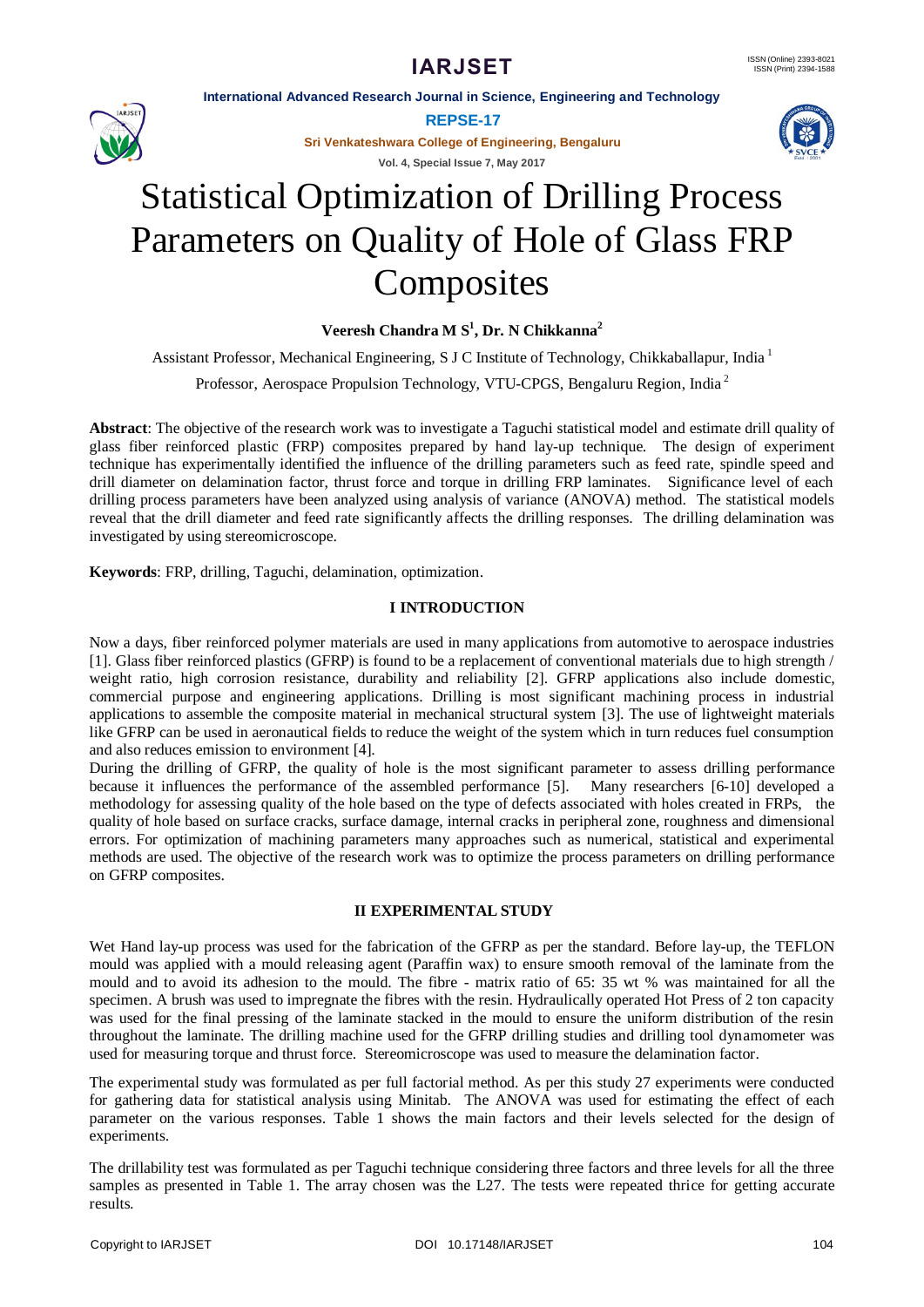#### **International Advanced Research Journal in Science, Engineering and Technology**



#### **REPSE-17**

**Sri Venkateshwara College of Engineering, Bengaluru**

**Vol. 4, Special Issue 7, May 2017**



TABLE 1 MAIN FACTORS AND THEIR LEVELS CHOSEN FOR THE DRILLING STUDY

| Sample | <b>Main factor</b>  | L1    | L2  | L3    | DOF |
|--------|---------------------|-------|-----|-------|-----|
|        | Feed rate (mm/rev)  | 0.104 |     | 0.315 |     |
| В      | Spindle speed (rpm) | 450   | 852 | 1860  |     |
|        | Drill diameter (mm) | 2.5   | 3.5 | 4.5   |     |

### **III RESULTS AND DISCUSSION**

The multiple line graphs for main parameters such as feed rate, spindle speed and drill diameter and their responses on delamination are shown in Fig. 1. The three curves show almost quadratic nature and they definitely influence on delamination more significantly. The drill diameter is the highest significant process parameter on delamination and followed by spindle speed.

The highest spindle speed appears to be the best choice to get low value of surface finish, and thus making the process robust to the cutting speed in particular. Since the interaction  $B \times C$  is significant, it is recommended to use the two ways B  $\times$  C table to select their levels as calculated. From the two ways B  $\times$  C table, the optimum combination for factor B and factor C to get the best result is B0C1 as explained. Therefore, the optimal combination to get low value of surface roughness is A1B2C3 within the tested range. The similar results were obtained for thrust force and torque which is shown in Fig. 2 and 3 respectively.



Fig.1. Effect of feed rate, spindle speed and drill diameter on mean delamination factor of glass/epoxy composites

The correlations between the factor (spindle speed, drill diameters and feed rate) and the measured delamination, thrust force and torque were obtained by multiple linear regressions for glass composites are given in the Table 2, 3 and 4 respectively.

The results in Table 2 of ANOVA for delamination factor indicate that diameter of the hole influences the delamination factor by 70.91% for Glass/Epoxy. The influence of speed and feed rate on delamination factor is found to be negligible for all the three material systems considered. Interaction effects were also found to be insignificant in all the cases.



Fig.2 Effect of feed rate, spindle speed and drill diameter on mean Thrust force of glass/epoxy composites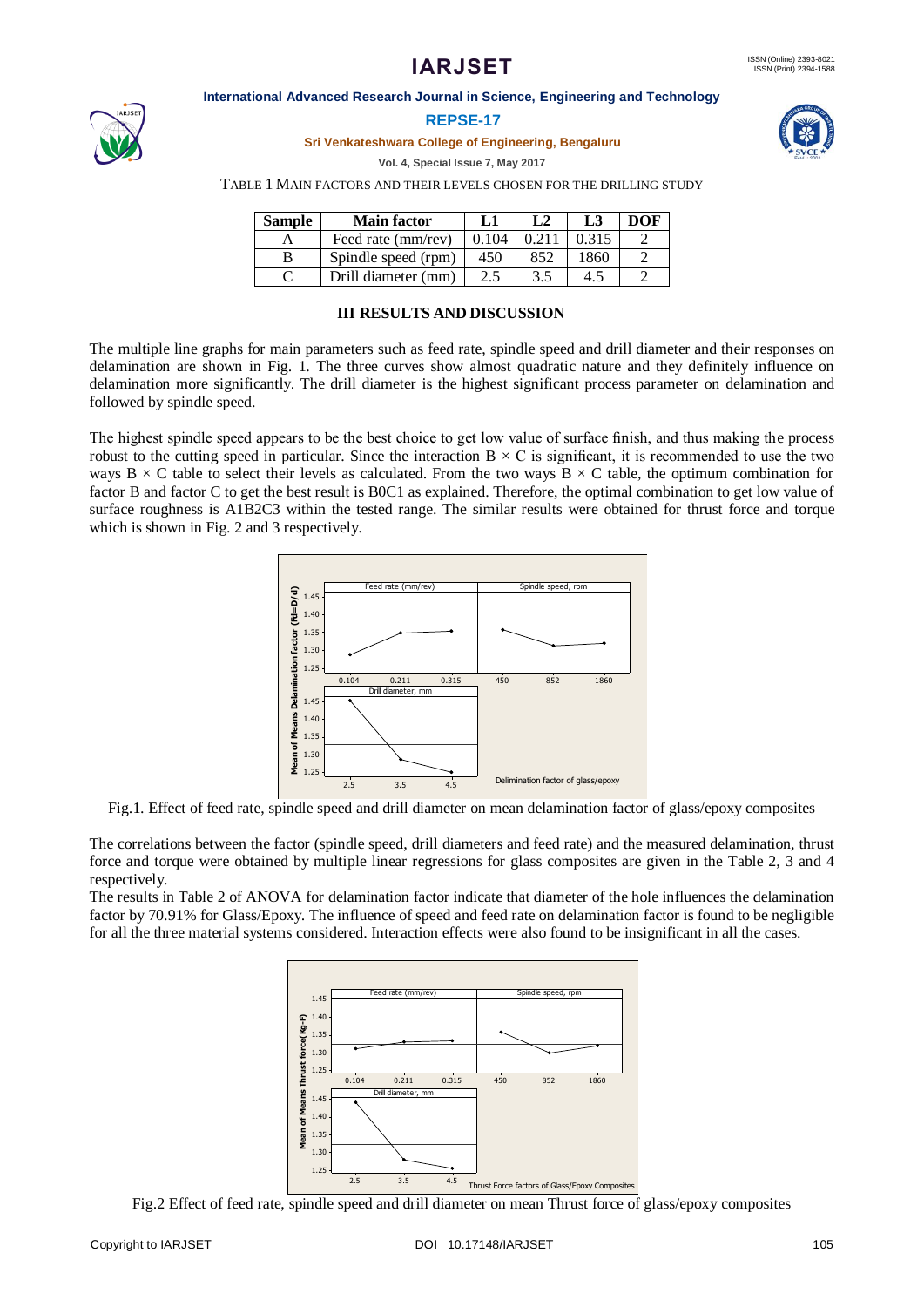#### **International Advanced Research Journal in Science, Engineering and Technology**



# **REPSE-17**

**Sri Venkateshwara College of Engineering, Bengaluru**

#### **Vol. 4, Special Issue 7, May 2017**





Fig.3 Effect of feed rate, spindle speed and drill diameter on mean Torque of glass/epoxy composites

| Factor    | <b>DOF</b>                  | <b>Sum of squares</b> | Mean    | $F_{cal} =$              | F <sub>tab</sub> for | $P\%=$      |
|-----------|-----------------------------|-----------------------|---------|--------------------------|----------------------|-------------|
|           |                             |                       | sum of  | M.S/M.S <sub>error</sub> | 95%                  | $SS/SS_{T}$ |
|           |                             |                       | squares |                          | confidence           |             |
|           |                             |                       |         |                          | level                |             |
| А         | $\mathcal{D}_{\mathcal{L}}$ | 0 0 1 9 7 4 7         | 0.0098  | 3 7078                   | 4.46                 | 8.13%       |
| в         | $\overline{2}$              | 0.008834              | 0.0044  | 1.6587                   | 4 4 6                | 3.64%       |
| c         | $\overline{2}$              | 0.172237              | 0.0861  | 32.3403                  | 4.46                 | 70 91%      |
| AB        | 4                           | 0.010955              | 0.0027  | 1.0284                   | 3.84                 | 4.51%       |
| <b>BC</b> | $\boldsymbol{A}$            | 0.003226              | 0.0008  | 0.3028                   | 3.84                 | 1.33%       |
| AC        | 4                           | 0.006605              | 0.0016  | 0.6200                   | 3.84                 | 2.72%       |
| Error     | 8                           | 0.021303              | 0.0026  |                          |                      | 8.77%       |
| Total     | 26                          | 0.242907              |         |                          |                      | 100.00%     |

#### Table 2 ANOVA results of delamination factor for glass/epoxy

|  | Table 3 ANOVA results of thrust force for glass/epoxy composites |  |
|--|------------------------------------------------------------------|--|
|  |                                                                  |  |

| <b>Factor</b> | <b>DOF</b>     | SS    | <b>MSS=SS/DOF</b> | $F_{cal}$<br>MSS/MSS <sub>error</sub> | $F_{tab}$ for 95%<br>confidence | $P\%$     |
|---------------|----------------|-------|-------------------|---------------------------------------|---------------------------------|-----------|
|               |                |       |                   |                                       |                                 | $=SS/SST$ |
| Α             | $\overline{2}$ | 265.4 | 132.70            | 10.09                                 | 4.46                            | 29.98%    |
| B             | $\overline{2}$ | 116.0 | 58.03             | 4.41                                  | 4.46                            | 13.11%    |
| с             | 2              | 249.4 | 124.70            | 9.48                                  | 4.46                            | 28.18%    |
| AB            | 4              | 33.7  | 8.42              | 0.64                                  | 5.05                            | 3.81%     |
| BC            | 4              | 102.3 | 25.59             | 1.94                                  | 5.05                            | 11.56%    |
| AC            | 4              | 13.03 | 3.25              | 0.24                                  | 5.05                            | 1.47%     |
| Error         | 8              | 105.1 | 13.14             |                                       |                                 | 11.88%    |
| Total         | 26             | 885.1 |                   |                                       |                                 | 100.00%   |

# **Table 4 ANOVA results of Torque for glass/epoxy composites**

| Factor       | <b>DOF</b>               | SS       | MSS=SS/DOF | $F_{cal}$<br>MSS/MSS <sub>error</sub> | $F_{tab}$ for<br>95%<br>confidence | $P\%$<br>$=SS/SST$ |
|--------------|--------------------------|----------|------------|---------------------------------------|------------------------------------|--------------------|
| $\mathbf{A}$ | $\overline{\mathcal{L}}$ | 2943.6   | 1471.8     | 9.09                                  | 4.46                               | 13.08%             |
| B            | $\mathcal{D}$            | 1684.5   | 842.2      | 5.20                                  | 4.46                               | 7.49%              |
| C            | $\mathcal{D}$            | 13980.07 | 6990.0     | 43.21                                 | 4.46                               | 62.13%             |
| AB           | 4                        | 530.5    | 132.6      | 0.82                                  | 3.84                               | 2.36%              |
| BC           | 4                        | 1933.4   | 483.3      | 2.98                                  | 3.84                               | 8.59%              |
| AC           | 4                        | 135.03   | 33.7       | 0.20                                  | 3.84                               | 0.60%              |
| Error        | 8                        | 1294.01  | 161.7      |                                       |                                    | 5.75%              |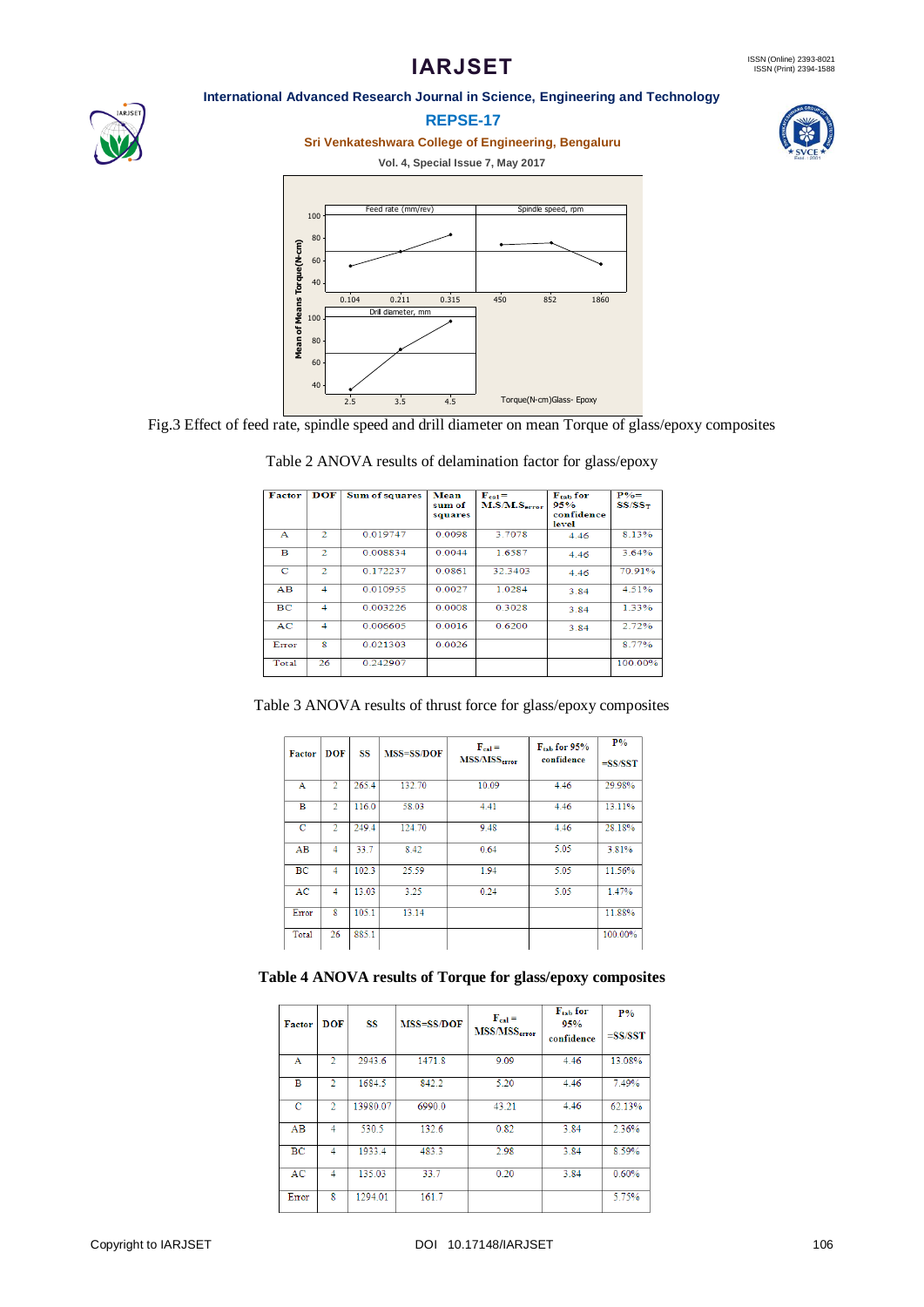#### **International Advanced Research Journal in Science, Engineering and Technology**

#### **REPSE-17**

#### **Sri Venkateshwara College of Engineering, Bengaluru**



Table 3 shows the response (Thrust force) obtained after conducting experimental trials based on master plan. The steps involved remain the same for thrust force as that was done for the delamination factor.

Hence similar computations are performed for torque (Table 4) and the results are tabulated in similar fashion. The thrust force is influenced by feed rate to the extent of 29.98% for Glass/Epoxy. The thrust force is influenced by speed to the extent of 13.11% for Glass/Epoxy. The thrust force is influenced by diameter to the extent of 28.18% for Glass/Epoxy. Interaction effects were found to be insignificant in all the cases.

# **IV QUALITY OF DRILLED HOLE**

During drilling operation the delamination was observed in two cases such as at the entrance and at the exit. They are peel-up delamination and push-out delamination at the entrance and exit respectively. Both cases are dominating equally for quality of holes shown in Fig. 4. The drill tool pierces through the FRP surface with twisting, it increases peeling effect on the fiber and is called as peeling up drilling mechanism. Similarly the drill tool pressing against the last layer of FRP causes push-out during the drilling operation. The FRP layers in laminates were pushed vertically downwards. As the tool advanced, both showed elastic and plastic behaviour. Hence the cutting strain increased on top of the surface and promotes crack growth in all direction. Because of drill tool advancement the pullout fiber are seen but they are not affected by drilling. The cutting tool advanced downward leads to abrade material away from the flute during rotation. The unaffected fiber or materials spirals up during machining before machined completely. The peeling force is acting upward direction along the thrust force. In this situation peeling force in the axial direction occur along the drill flute. The delimitation progresses layer by layer and the unaffected fiber resisting the lamina bending become greater.



Fig. 4 Typical photographs of surface drilled-hole by twist drill (1)  $A_{EN}$  & (2)  $A_{EX}$  epoxy /glass laminates

### **V CONCLUSION**

By the optimization of drilling for glass fiber reinforced plastic based on thrust force, torque and delamination factors, the following conclusions are drawn.

 The drill parameters such as drill diameter, spindle speed and feed are more significant influencing parameters on thrust force, torque and delamination.

 The optimal condition of the drill diameter has been level-1 in all the condition. The feed rate has almost at the level 2 and the spindle speed stood at level 3. But interaction of the parameters is negligible.

The 4.5 mm drill diameter, 85.2 rpm spindle speed and 0.104 mm feed rate shows minimum delamination, thrust force and torque during drilling process.

 The randomly scrapped glass fiber could be seen at the near the drilled hole, which formed due to fiber pulled out. The delamination is dominated due to separating FRP layers due to tool advancement.

 The randomly scrapped glass fiber could be seen near the drilled hole, which formed due to fiber pull out. The delamination dominated due to separating FRP layers with tool advancement.

### **REFERENCES**

- [1] Palanikumar, K., Karunamoothy, L., and Karthikeyan, R., Optimization of machining parameters for minimum surface roughness in turning of GFRP composites using design of experiment, Journal of. Material Science Technology, Vol. 20, No. 4 (2004), pp. 373-378.
- [2] El-Sonbaty, I., Khashaba, U.A., Machaly, T., Factors affecting the machinability of GFR/epoxy composites, Composite Structures, 63, 329-338, 2005.
- [3] Davim, J.P., Mata, F., Optimization of surface roughness on turning fibre-reinforced plastics (FRPs) with diamond cutting tools, International Journal of Advanced Manufacturing Technology, 26, 319–323, 2005.
- [4] Mohan, N.S., Ramachandra, A., Kulkarni, S.M. Influence of process parameters on cutting force and torque during drilling of glass–fiber polyester reinforced composites, Composite Structures, 71, 407-413, 2005.
- [5] Davim, J.P., Mata, F., A new machinability index in turning fiber reinforced plastics, Journal of Materials Processing Technology, 170, 436- 440, 2005.
- [6] Jawali, N.D., Siddeswarappa, B., Siddaramaiah. Physicomechanical properties, machinability, and morphological behavior of short glass fiber-